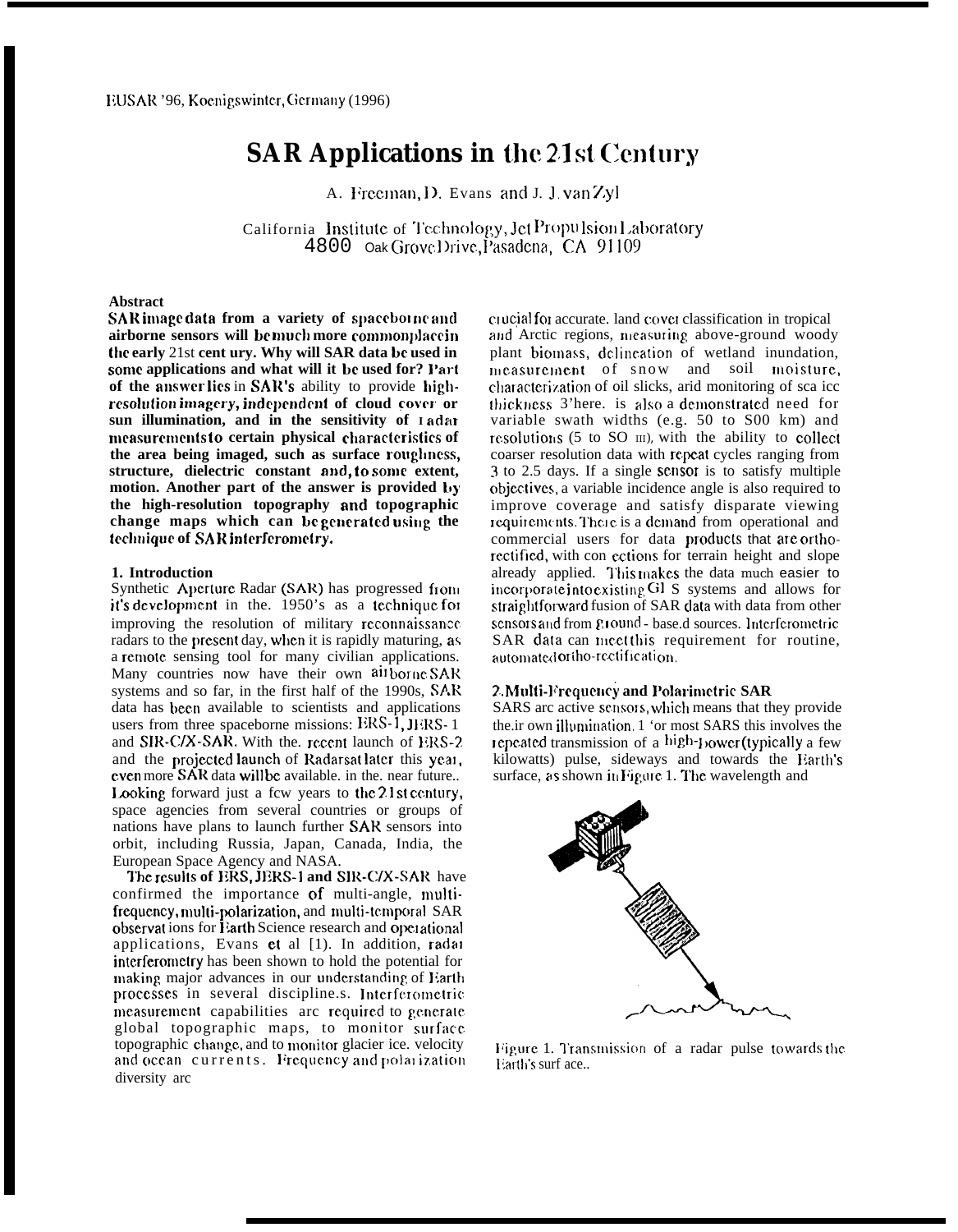polarization of the transmitted pulse are often fixed, e.g. ERS-1, JERS-1 and Radarsat SARs. In the case of SIR-C/X-SAR, the wavelength of the transmitted pulse could be selected from a choice of three (3 cm, 6 cm and 24 cm) and, for two of those wavelengths the transmitted pulse could be chosen as horizontally (H) or vertically (V) polarized. SIR-C/X-SAR was configured to transmit pulses at all three frequencies at the same time, alternating between  $H$  and  $V$  polarization at the 6 cm and 24 cm wavelengths.

Energy transmitted by a SAR sensor is scattered during its interaction with the Earth's surface (see Figure 2). Some of the energy is scattered back towards. the radar. It is this backscatter energy which is represented in a SAR image. The SAR sensor will be tuned to look at the backscatter at the same wavelength. as the transmitted pulse. The polarization of the scattered energy may also be altered by the scattering process. The SAR sensor may be configured to receive the same polarization as that transmitted or to receive a polarization orthogonal to that transmitted. In the case of SIR-C/X-SAR, both H and V polarizations were received at 6 cm and 24 cm wavelengths. If a radar transmits and receives both H and V polarizations it is said to be a *polarimetric* radar.



Figure 2. Radar scattering off the Earth's surface

#### EUSAR'96, Koemgswin

In the L-band image the wooded hills in the top righthand corner and at lower left appear brighter than the agricultural valleys in between. In the X-band image, there is very little contrast between the hills and agricultural areas: this is because the X-band radar 'sees' only the top of the vegetation canopy



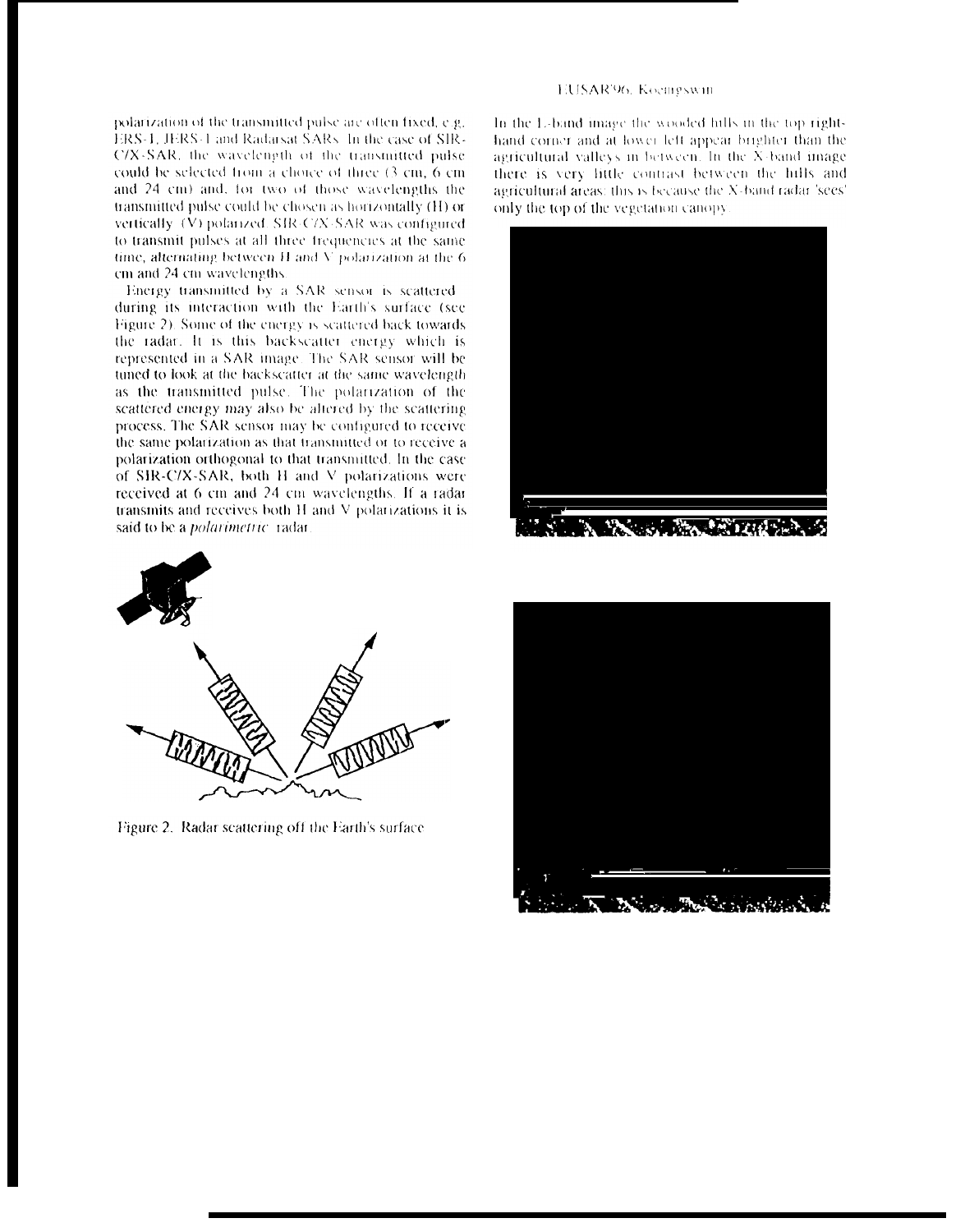EUSAR '96, Koenigswinter, Germany (1996)

lend to reveal differences in land use, shorter<br>wavelength images (X-band and C-hand) tend to show

topographic effects.<br>Different types of scattering affect horizontal and<br>vertical polarizations differently. Compare the SIR-C/ images shown in Figure 3 and 5. Figure 3 shows an I-<br>band VV polarized image, while Figure 5 shows an I-<br>band HV polarized image. in the HV



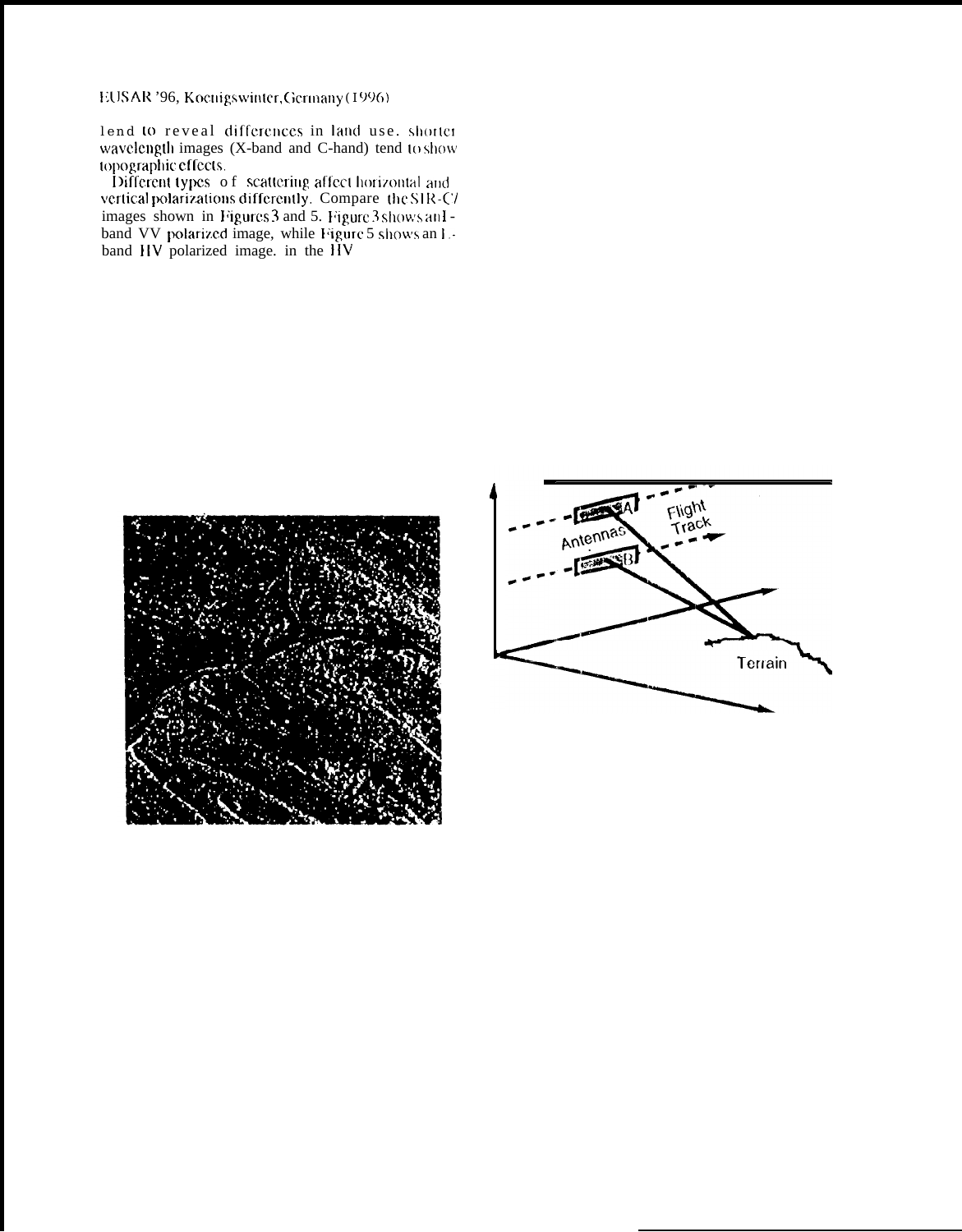in a recent workshop report [3] this technique, known as Differential Interferometry, has enormous potential in mapping the effects of earthquakes, volcanic expansion, and icc sheet motion over large areas. Small-scale. shifts on the order of a centimeter have been measured ata number of sites around the. world. On completion of its mapping phase, the proposed TOPSAT system would stay in orbit to collect this type of data at selected sites around the world.

.-



Figure 7. Configuration of 3 SAR antennas (A, B and C) for Differential